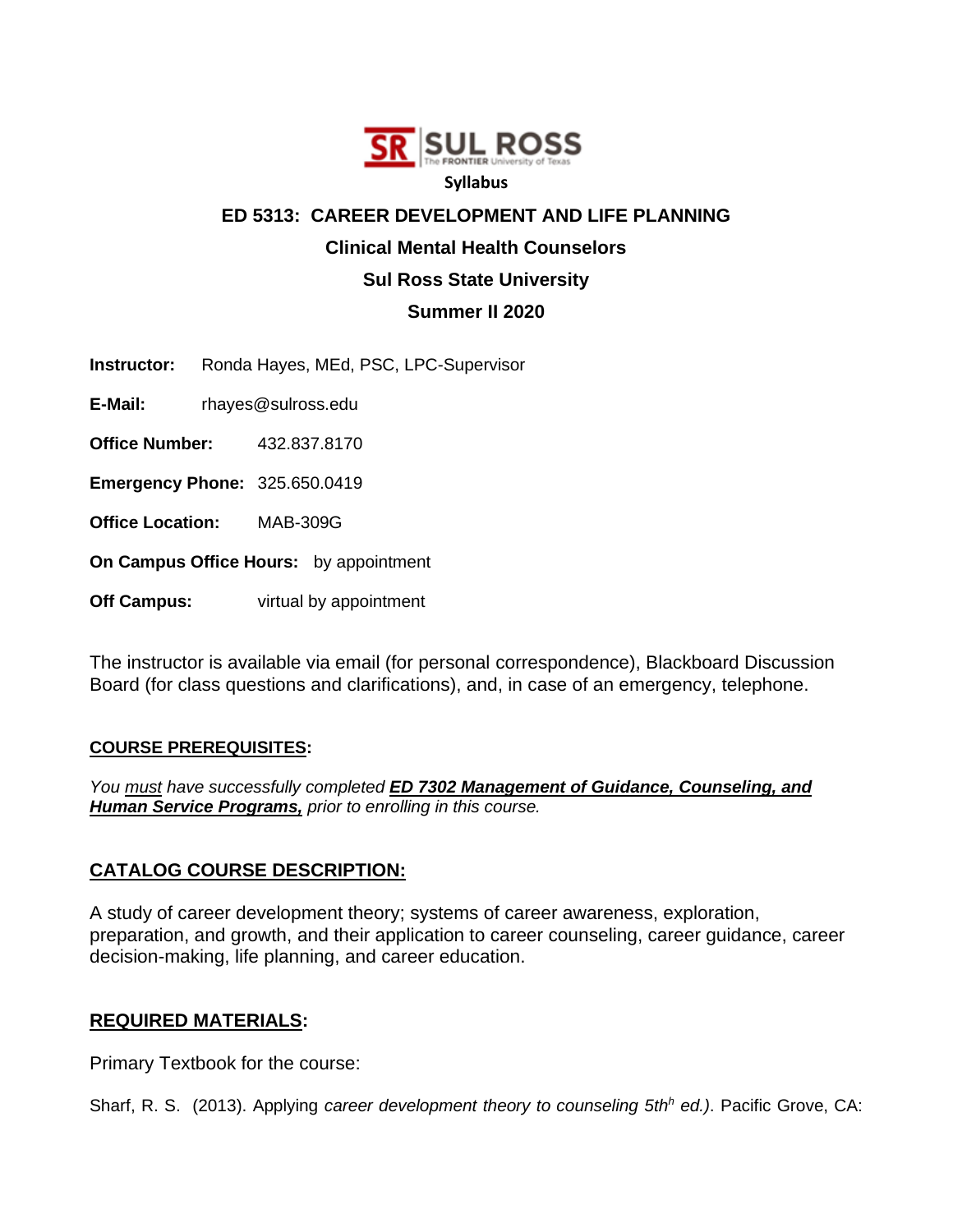Cengage Learning.ISBN: 9780495804703

American Psychological Association. (2009). Publication *manual of the American Psychological*  Association (6<sup>th</sup> ed.). Washington, DC: American Psychological Association.

Supplementary Required Materials:

.

Supplementary Required Materials:

#### *Career Counseling: Work in Progress DVD (*ISBN: 9780131920019)

Since this course is delivered entirely on the web, it is important for students to be able to view case studies of clients experiencing actual career counseling. Students will observe the career counseling process from the initial counseling session through termination in order to see career counseling techniques modeled by experts. This information will assist students in writing their career program for this course and in practicing career counseling in the World of Work. This DVD can be ordered from the publisher's website at

www.mypearsonstore.com , at Amazon.com (can be purchased used at a lower cost), or new/used via other online book vendors.

|          | <b>CACREP STANDARD</b><br><b>Foundations</b>                                                                                                                                                                                                                                    | <b>ACTIVITY</b>                                                          | <b>SLOs</b>                                              |
|----------|---------------------------------------------------------------------------------------------------------------------------------------------------------------------------------------------------------------------------------------------------------------------------------|--------------------------------------------------------------------------|----------------------------------------------------------|
| 2.F.1.a. | History and philosophy of the<br>counseling profession and it's specialty<br>areas                                                                                                                                                                                              | Philosophy of Counseling<br>Assignment                                   | SLO <sub>1</sub><br>SLO <sub>2</sub>                     |
| 2.F.1.b. | The multiple professional roles and<br>functions of counselors across specialty<br>areas, and their relationships with<br>human service and integrated<br>behavioral health care systems,<br>including interagency and<br>interorganizational collaboration<br>and consultation | <b>Site Visit</b><br>Program Personnel<br><b>Descriptions Assignment</b> | SLO <sub>1</sub><br>SLO <sub>2</sub><br>SLO <sub>3</sub> |
| 2.F.1.c. | The counselors' roles and<br>responsibilities as members of<br>interdisciplinary community outreach<br>and emergency management response<br>teams                                                                                                                               | <b>Site Visit</b><br>Program Personnel<br><b>Descriptions Assignment</b> | SLO <sub>1</sub><br>SLO <sub>2</sub><br>SLO <sub>3</sub> |
| 2.F.1.e. | Advocacy processes needed to address<br>institutional and social barriers that<br>impede access, equity, and success for<br>clients                                                                                                                                             | <b>Community Needs</b><br><b>Assessment Assignment</b>                   | SLO <sub>1</sub><br>SLO <sub>2</sub><br>SLO <sub>3</sub> |
| 2.F.1.i. | Ethical standards of professional<br>counseling organizations and<br>credentialing bodies, and applications of                                                                                                                                                                  | Discussion of the NCDA<br>Code of Ethics Discussion                      | SLO <sub>1</sub>                                         |

#### **CACREP CAREER COUNSELING STANARDS**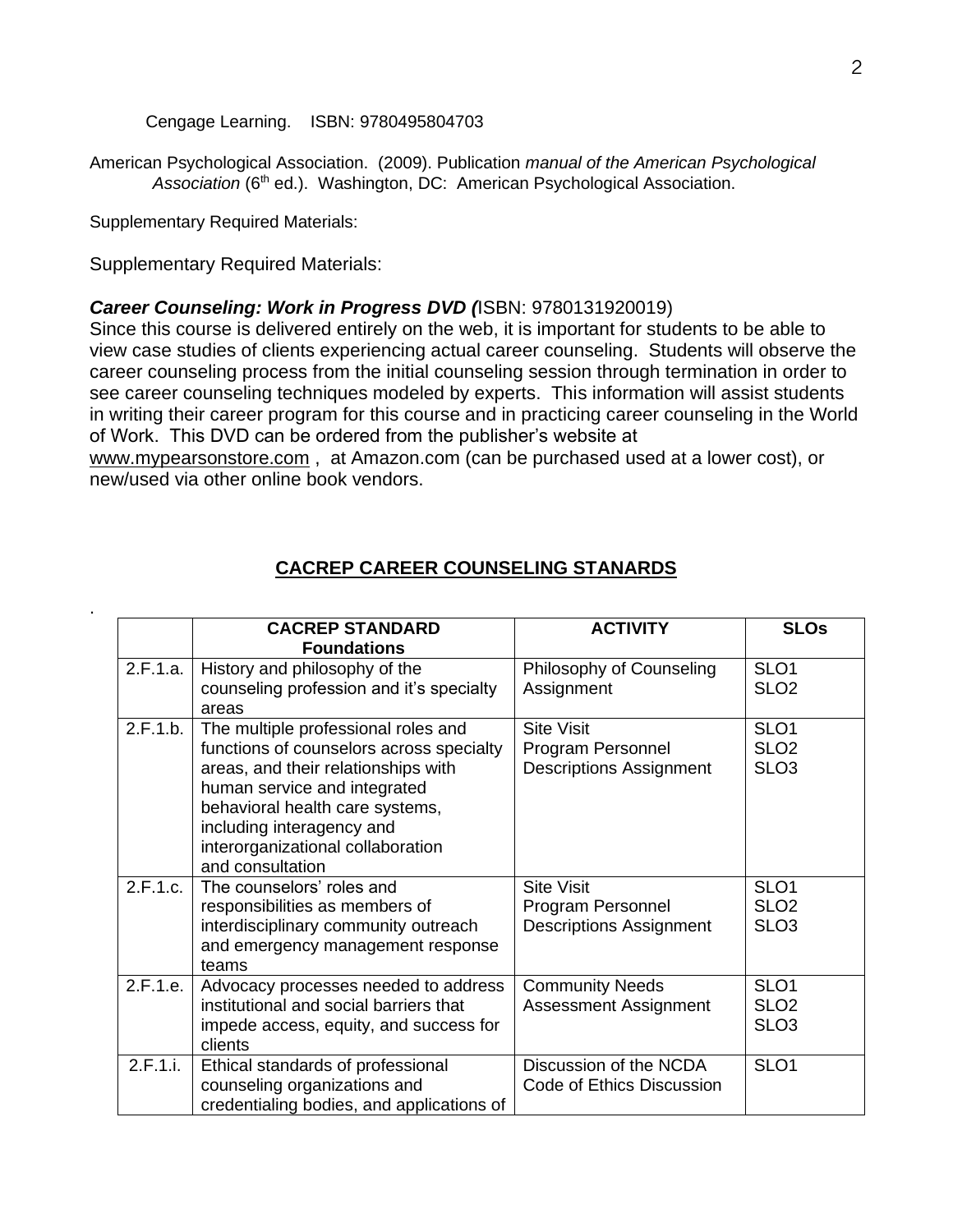|             | <b>CACREP STANDARD</b>                                                                                                                                                      | <b>ACTIVITY</b>                                                                                                                                                                                                       | <b>SLOs</b>                          |
|-------------|-----------------------------------------------------------------------------------------------------------------------------------------------------------------------------|-----------------------------------------------------------------------------------------------------------------------------------------------------------------------------------------------------------------------|--------------------------------------|
|             | <b>Foundations</b>                                                                                                                                                          |                                                                                                                                                                                                                       |                                      |
|             | ethical and legal considerations in                                                                                                                                         |                                                                                                                                                                                                                       |                                      |
|             | professional counseling                                                                                                                                                     |                                                                                                                                                                                                                       |                                      |
| 2.F.4.a.    | theories and models of career<br>development, counseling, and decision<br>making                                                                                            | <b>Textbook</b><br>Every section of each<br>chapter is related to this<br>standard<br>Exams                                                                                                                           | SLO <sub>1</sub><br>SLO <sub>2</sub> |
| 2.F.4.b.    | approaches for conceptualizing the<br>interrelationships among and between<br>work, mental well-being, relationships,<br>and other life roles and factors                   | <b>Textbook</b><br>Chapters 1, 2, 3, 16<br>Exams                                                                                                                                                                      | SLO <sub>1</sub>                     |
| 2.F.4.c.    | processes for identifying and using<br>career, a vocational, educational,<br>occupational and labor market<br>information resources, technology, and<br>information systems | Resources/Referrals<br>assignment<br><b>Textbook</b><br>Chapters 7, 10, 16<br>Exams                                                                                                                                   | SLO <sub>1</sub><br>SLO <sub>2</sub> |
| 2.F.4.d.    | approaches for assessing the<br>conditions of the work environment on<br>clients' life experiences                                                                          | <b>Site Visit</b><br><b>Textbook</b><br><b>Chapters 7-10, 12</b><br>Exams                                                                                                                                             | SLO <sub>3</sub>                     |
| 2.F.4.e.    | strategies for assessing abilities,<br>interests, values, personality and other<br>factors that contribute to career<br>development                                         | MBTI-type assessment, the<br><b>Keirsey Temperament</b><br>Sorter, the SIGI-3, and the<br><b>Texas Career Check</b><br><b>Discussion Board</b><br><b>Site Visit</b><br><b>Textbook</b><br>Chapters 7, 10, 16<br>Exams | SLO <sub>3</sub>                     |
| 2.F.4.f.    | strategies for career development<br>program planning, organization,<br>implementation, administration, and<br>evaluation                                                   | Develop career program<br><b>Textbook</b><br>Chapters 1, 2<br>Exams                                                                                                                                                   | SLO <sub>2</sub>                     |
| 2.F.4.g.    | strategies for advocating for diverse<br>clients' career and educational<br>development and employment<br>opportunities in a global economy                                 | <b>Site Visit</b><br><b>Textbook</b><br>Chapters 1, 11, 13<br>Exams                                                                                                                                                   | SLO <sub>3</sub>                     |
| 2.F.4.h.    | strategies for facilitating client skill<br>development for career, educational,<br>and life-work planning and management                                                   | <b>Site Visit</b>                                                                                                                                                                                                     | SLO <sub>1</sub><br>SLO <sub>2</sub> |
| 2.F.4.i.    | methods of identifying and using<br>assessment tools and techniques<br>relevant to career planning and decision<br>making                                                   | MBTI-type assessment, the<br><b>Keirsey Temperament</b><br>Sorter, the SIGI-3, and the<br><b>Texas Career Check</b><br><b>Site Visit</b>                                                                              | SLO <sub>1</sub><br>SLO <sub>2</sub> |
| $2.F.4.$ j. | ethical and culturally relevant strategies<br>for addressing career development                                                                                             | <b>Site Visit</b><br><b>NCDA Code of Ethics</b>                                                                                                                                                                       | SLO <sub>3</sub>                     |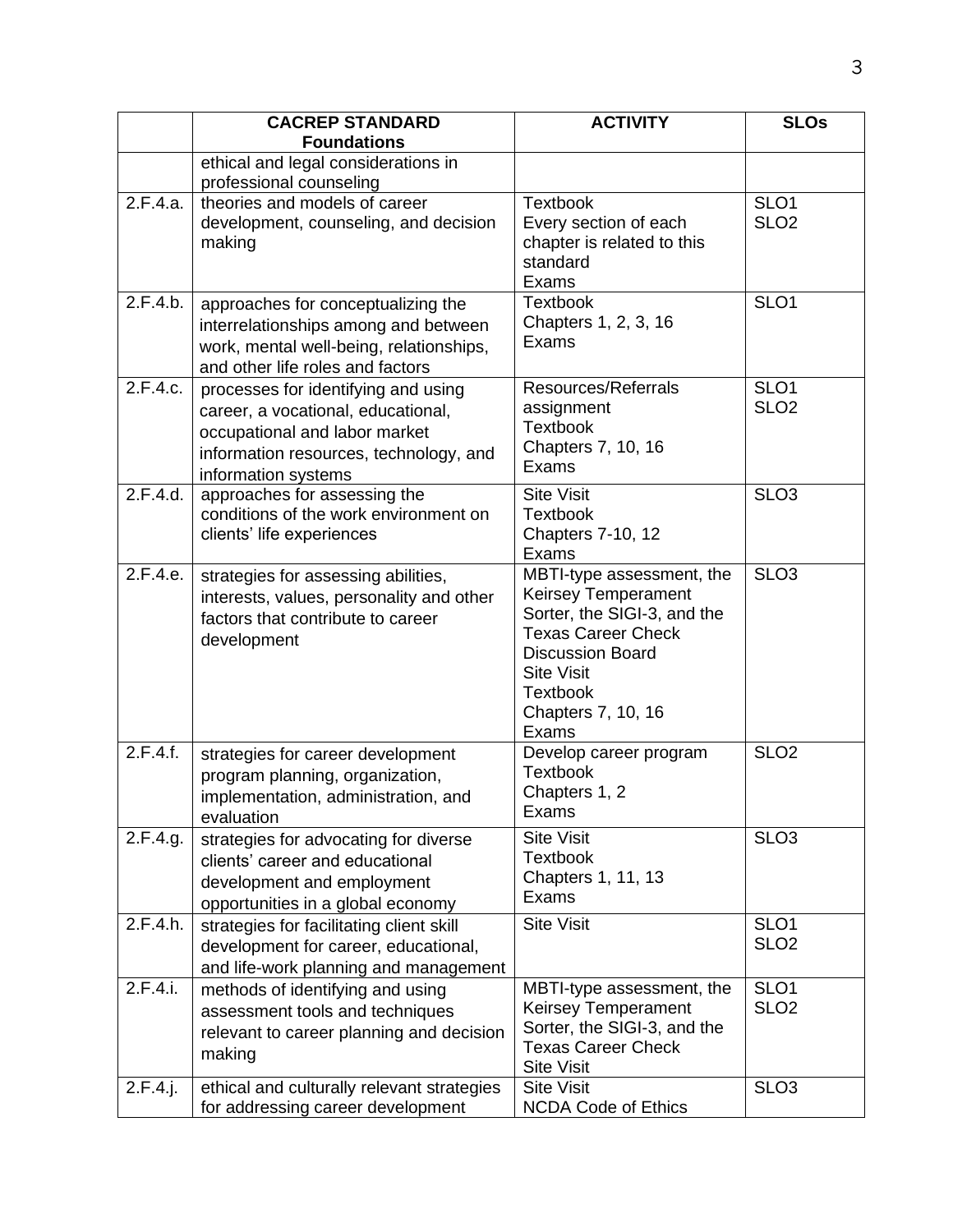| <b>CACREP STANDARD</b><br><b>Foundations</b> | <b>ACTIVITY</b> | <b>SLOs</b> |
|----------------------------------------------|-----------------|-------------|
|                                              | Discussion      |             |

# **COURSE OBJECTIVES:**

The student will be able to:

- 1. Explain the foundations of career development including appropriate definitions; the theories of career choice; and factors that influence the career decision-making process.
- 2. Explain causes of occupational trends as they affect the world of work; and the classification systems used to describe the world of work.
- 3. Find, explain, and distribute information about the world of work.
- 4. Explain how the career development process is manipulated at various levels of educational growth.
- 5. Demonstrate knowledge of the career development procedures as concerns testing, evaluation, career counseling, job preparation, and job placement.

Relate the career counselor's opportunities outside the educational field and the trends and issues concerning career information, counseling, and development

## **Student Learning Outcome:**

The student will be able to:

- 1. Demonstrate their ability to apply within guidance and counseling, their knowledge of human development, diversity, and factors that affect client's ability to achieve their potential
- 2. Demonstrate their ability to plan, implement, and evaluate a developmental counseling program, this program will incorporate assessment, as well as individual and group counseling services utilizing appropriate theoretical frameworks, techniques, and interventions to address personal, interpersonal/social, and educational needs.
- 3. Demonstrate the ability to communicate and collaborate effectively with others in diverse settings, including the community in order to facilitate client success, and will demonstrate the ability to apply ethical, legal, and professional standards.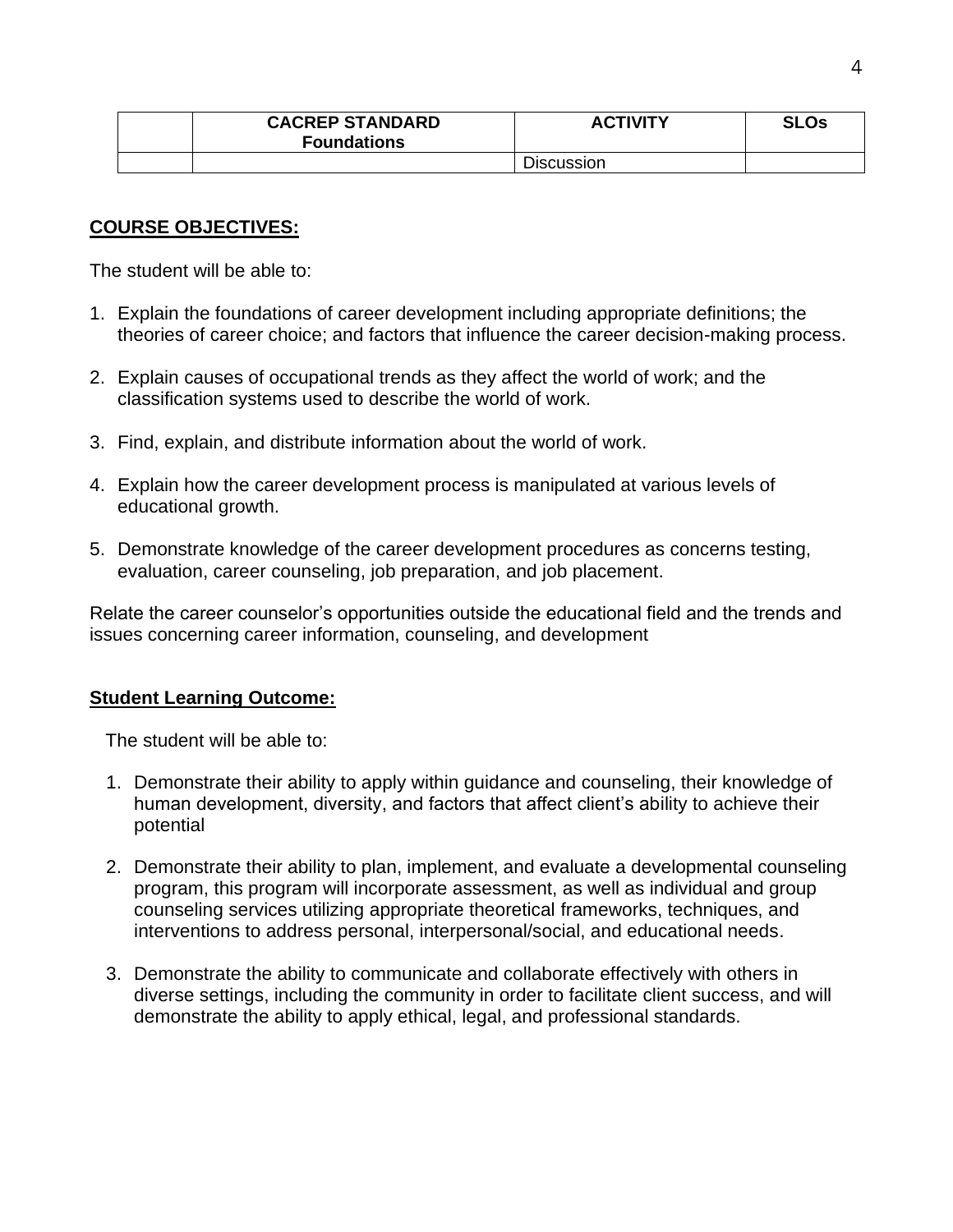## **Counselor Education Marketable Skills**

- 1. Graduates will demonstrate oral and written communication skills to apply in careers related to mental and behavioral health including school counseling.
- 2. Graduates will demonstrate knowledge of ethics, social justice issues, and multicultural concerns to apply in careers related to mental and behavioral health including school counseling.
- 3. Graduates will demonstrate knowledge of human growth development throughout the lifespan to apply in careers related to mental and behavioral health including school counseling.

## **DISTANT LEARNING STATEMENT:**

Students enrolled in distance education courses have equal access to the university's academic support services, such as Smarthinking, library resources, such as online databases, and instructional technology support. For more information about accessing these resources, visit the SRSU website. Students should correspond using Sul Ross email accounts and submit online assignments through Blackboard, which requires secure login information to verify students' identities and to protect students' information. The procedures for filing a student complaint are included in the student handbook. Students enrolled in distance education courses at Sul Ross are expected to adhere to all policies pertaining to academic honesty and appropriate student conduct, as described in the student handbook. Students in web-based courses must maintain appropriate equipment and software, according to the needs and requirements of the course, as outlined on the SRSU website.

\*You may access the "Online Participation Policy" forum by entering Blackboard, then selecting Discussion Board. Please follow the directions regarding your required response.

## **TECHNOLOGICAL ASSISTANCE:**

Students, refer to the information posted on the main Blackboard login page for information regarding Blackboard Support Staff assistance with technological difficulties. The Help Desk is also available to students 24 hours a day, 7 days a week and may be accessed by phoning 888-691-5071.

#### **SMARTTHINKING:**

With Blackboard, you will note two tabs on the left, a Smarthinking Handbook tab and a Smarthinking tab. Sul Ross State University is providing this writing tutorial program, free of charge, to currently enrolled students. Smarthinking is a proven, excellent writing tutorial program and user friendly. When you are ready to submit your draft paper to Smarthinking, you may do so through the Smarthinking tab.

This service does not detect plagiarism; you will still need to use SafeAssign for similarity detection. The Smarthinking Writing Center is designed to assist secondary, post-secondary, and graduate students become stronger writers. Students receive a detailed, personalized critique of any written assignment, such as an essay, paragraph, report, or creative work. When applicable, students can select specialists such as ESL, Technical Writing, or Creative Writing experts. Students can submit writing 24 hours a day, seven days a week.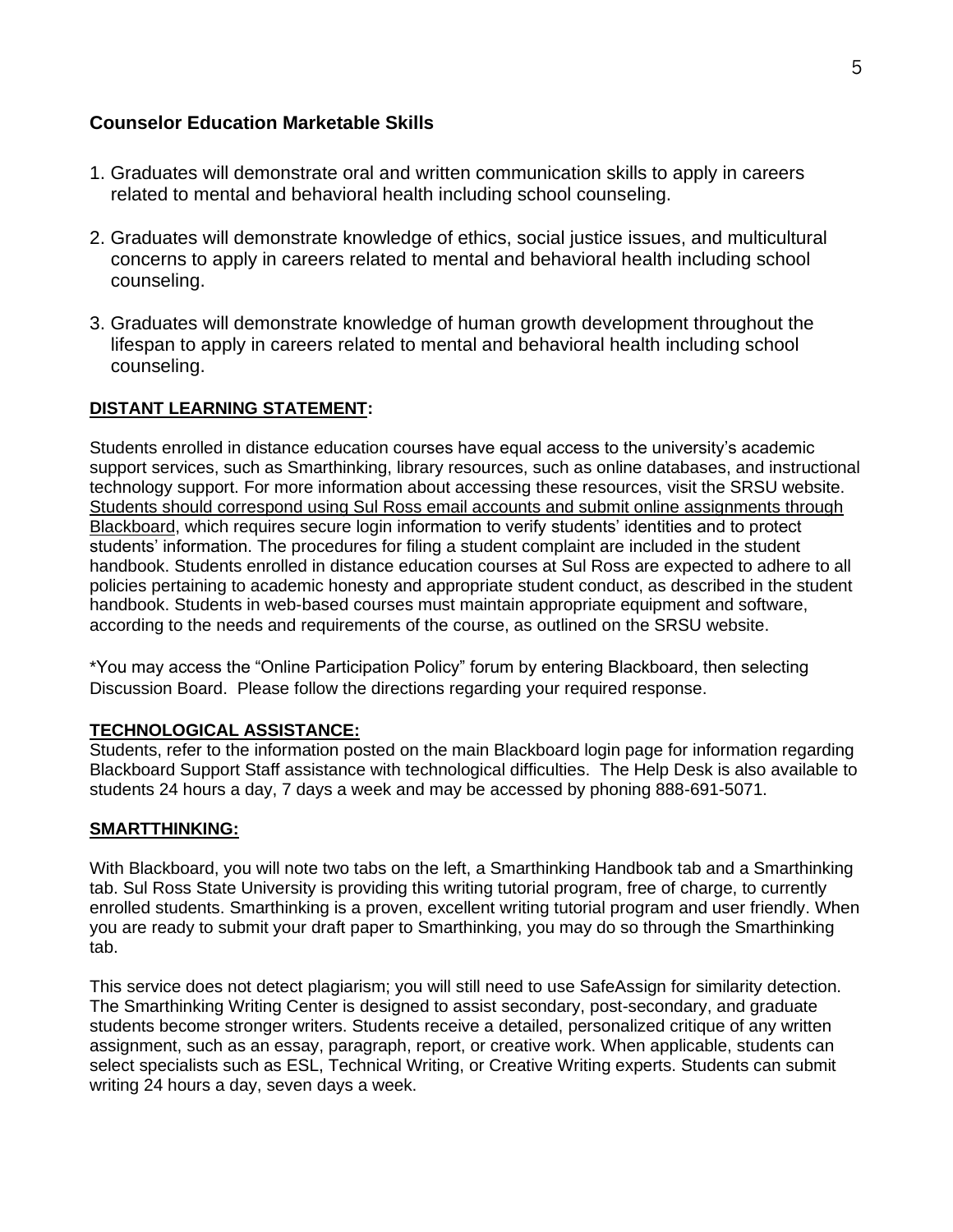#### **ACADEMIC INTEGRITY:**

Students in this class are required to demonstrate scholarly behavior and academic honesty in the use of intellectual property. A scholar is expected to be timely, prepared, and focused. Meaningful, respectful, and pertinent online participation is also expected.

Examples of academic dishonesty include but are not limited to: submitting work as original that was used in whole or part for another course and/or professor; turning in another person's work as one's own; copying from professional works or internet sites without citation.

# **SAFE ASSIGN:**

The Safe Assignment Tool is an advanced plagiarism prevention system deeply integrated with the Blackboard Learning Management System. SafeAssignment compares student papers submitted to Blackboard against an enormous wide range of sources and provides instructors with detailed Originality Reports. Because of SafeAssignment's flexibility, this product is an effective plagiarism prevention system that helps instructors to raise student awareness about plagiarism and to educate students about the ways to avoid plagiarism. You can check your similarity report and make corrections if needed. With your similarity report, you will note highlighted areas that have similarity noted between your paper and another source. You will click on the tab within the colored square to see the percentage of the similarity. Percentages above 10% must be corrected. It does not matter if the source that is being noted for similarity is not the same source that you used. The system is telling you what you have written is too similar to another source and you need to make corrections. You may need to change up some of the wording or order of information to make it your information. More than three or four words in a row that are identical to the originating author can be detected. You can submit your paper as many times as you would like. This system is designed to assist students with increasing awareness of plagiarism. Typically, plagiarism is an accidental occurrence and occurs when students do not realize their writing is overly similar to another source.

## **ADA (Americans with Disabilities Act)**

#### **SRSU DISABILITY SERVICES:**

Sul Ross State University (SRSU) is committed to equal access in compliance with Americans with Disabilities Act of 1973. It is SRSU policy to provide reasonable accommodations to students with documented disabilities. It is the Student's responsibility to initiate a request. Please contact me, Ms. Rebecca Greathouse Wren, M.Ed., LPC-S, Director/Counselor, Accessibility Services Coordinator, Ferguson Hall (Suite 112) at 432.837.8203; mailing address is P.O. Box C-122, Sul Ross State University, Alpine, Texas 79832. Students should then contact the instructor as soon as possible to initiate the recommended accommodations.

## **PARTICIPATION POLICY:**

Since ED 5313 is an online course, participation will be evaluated in Blackboard online discussions. It is the student's responsibility to check the Discussion Board and Sul Ross email *DAILY* for the duration of the course. In order for you to remain enrolled in ED 5313 you must reply to the Blackboard Discussion Board "Online Participation Policy" forum by the deadline posted on the Due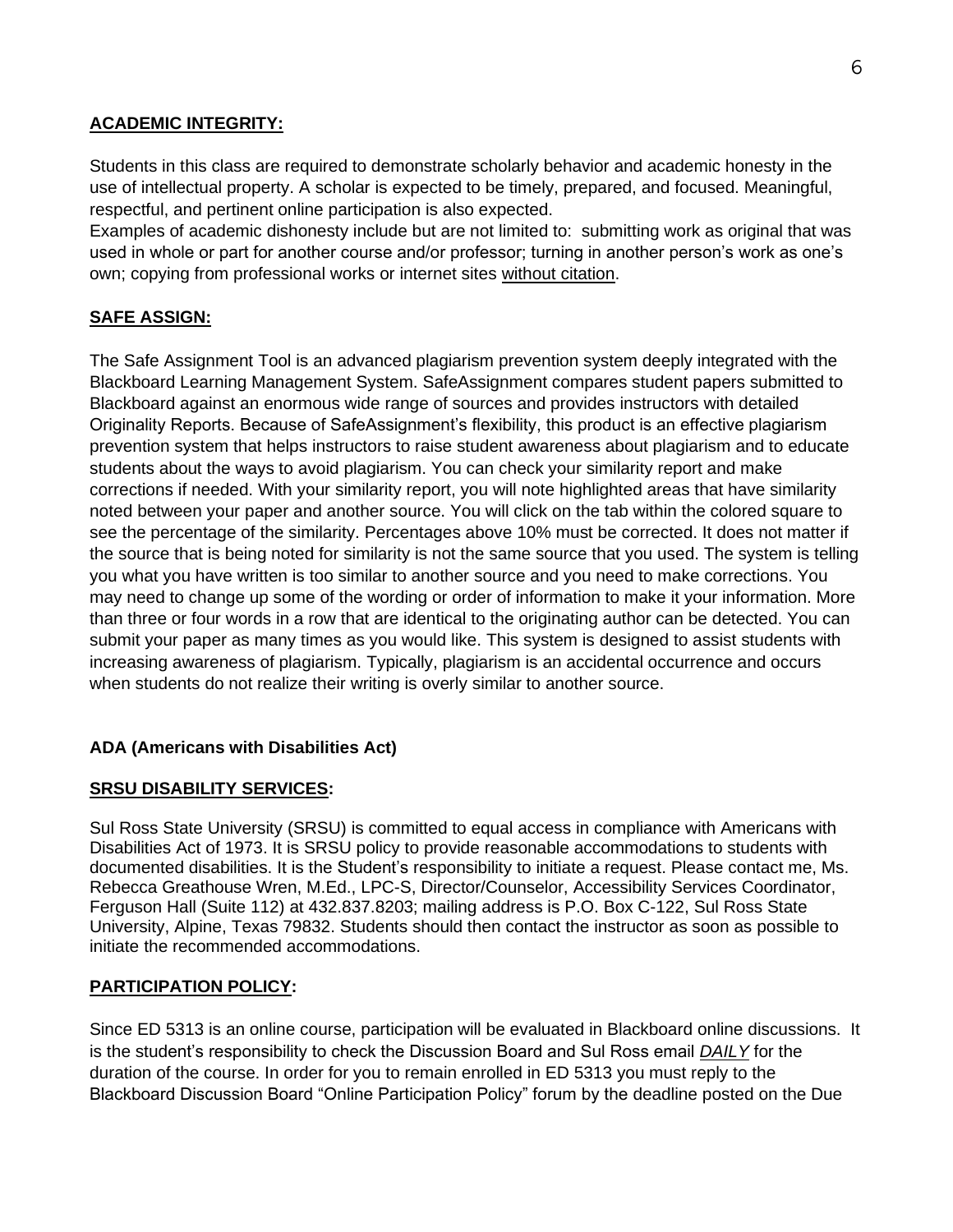Dates listing contained in this syllabus. It is policy at Sul Ross State University that if a student is enrolled in an online course and fails to stay active for a period of 3 weeks, fails to submit assignments, and/or does not reply to emails from the instructor, he/she will receive a final grade of "F." You may access the "Online Participation Policy" forum by entering Blackboard, then selecting Discussion Board. Please follow the directions regarding your required response.

# **COURSE REQUIREMENTS:**

#### **Assigned Reading**

See the attached Due Date Schedule for assigned readings. Complete reading assignments and study the material PRIOR to the due date as they will be instrumental to pass the chapter exams.

## **Class Participation**

Appropriate participation in discussions and activities on the Discussion Board will be an integral part of the learning process; respectful and professional conduct in this venue is expected.

## **Assignments**

### **NOTE: LATE ASSIGNMENTS WILL NOT BE ACCEPTED. All assignments are submitted on Blackboard only; those assignments submitted after the deadlines on the attached Due Dates Schedule will receive no credit.**

**Career Counseling Program:** Students will work individually to develop a career counseling program appropriate to a specific agency/private practice setting in which the student will be working. This program is a major emphasis in this course. The program should be professionally written. A guideline for the program is available in the Assignments area of Blackboard, as well on the Blackboard Lectures, specifically on the "Course Overview" lecture. Click on the Lectures button to find the "Course Overview" lecture. Attached at the top of that lecture are the instruction documents. (Download and print "Human Service Agency Counselors-Writing the Program".)

*ALL PROGRAMS MUST FOLLOW THE INSTRUCTIONS AND INCLUDE ALL SPECIFIED SECTIONS TO RECEIVE FULL CREDIT. Note the due date on the attached Due Date Schedule.* **Assignments submitted after the deadline will receive NO CREDIT.**

#### **Site Visit and Presentation:**

Select a university/college or agency which offers or includes career or vocational counseling in its programming for its clientele. A set of questions for the visit will be found on the Discussion Board "Site Visit" Forum on Blackboard. After completing the visit, post your report about your visit on the Site Visit Discussion Board Forum; use the site visit questions as the format. Copy each question and record your response. You are also required to provide feedback to one other student whose site visit information was helpful or interesting. Note the due date in the Syllabus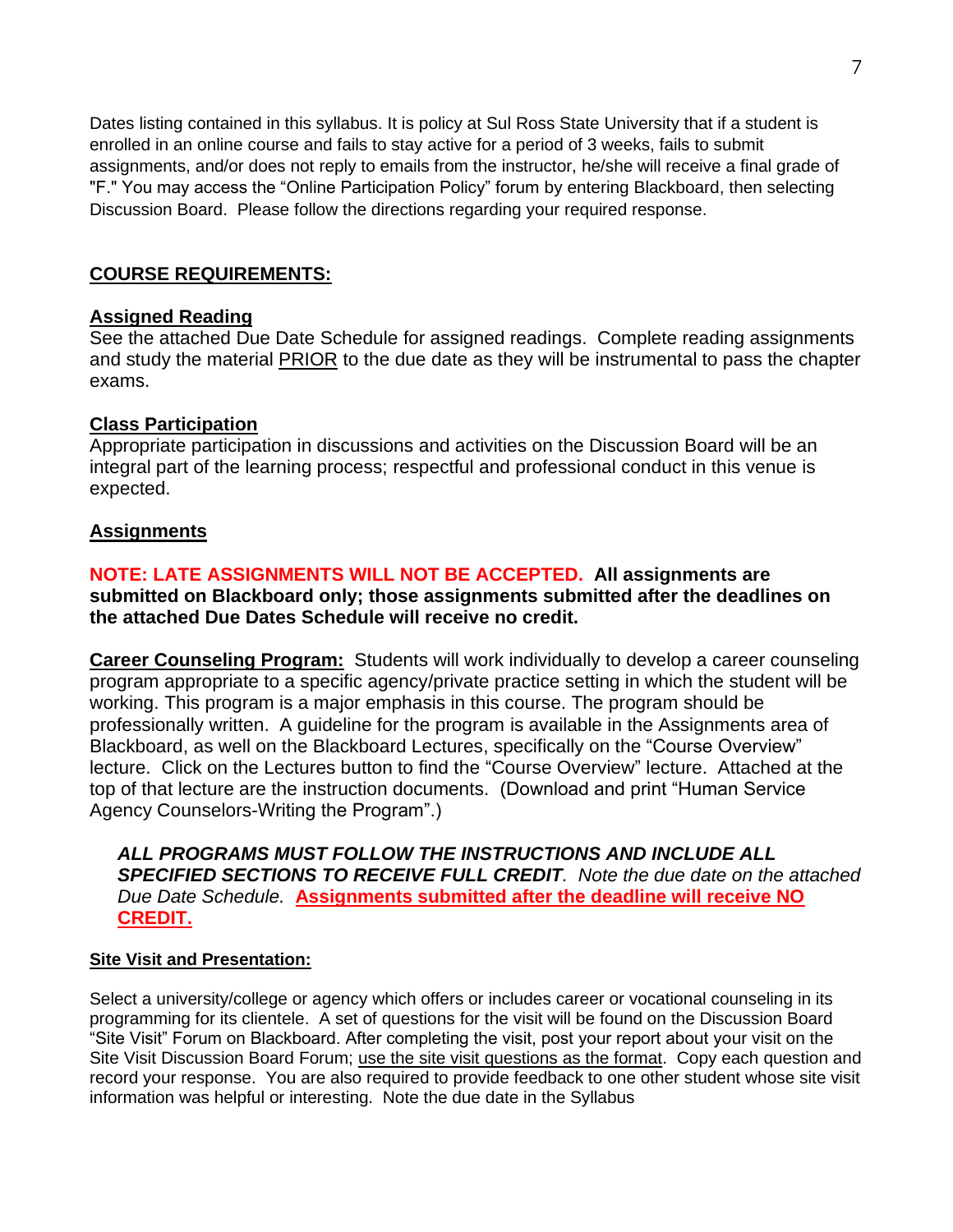#### **Discussion Board Assessments:**

In addition to the Site Visit assignment, there are four Assessment Discussion Board assignments and once Code of Ethics discussion. They are the MBTI-type assessment, the Keirsey Temperament Sorter, the SIGI-3, and the Texas Career Check. You may find these on the following forums on the Discussion Board: the MBTI Forum, the Keirsey Temperament Sorter Forum, the SIGI-3 Forum, Texas Career Check Forum, and the NCAA Code of Ethics Forum. You will take these four online assessments and report your results/impressions on the appropriate discussion board forum. Follow the instructions on each of the five forums. Note the due dates for each of these assignments in the Syllabus.

#### **Exams.**

Refer to the Due Dates Schedule at the end of this syllabus for the Exams. There are four major exams. Exams will be open to take at the beginning of the semester and will close on the due dates. The exams are taken and scored online, and are in multiple choice formats. Access the Exams by clicking on the Exams button on the main course page. Before you take the tests, make certain to click on the Lectures button and download and print the Power Points and the Study Outline. These will assist you in your reading and in preparing for the tests. You will not pass these exams without proper preparation. There will be no retakes.

#### **Academic Integrity:**

Students in this class are required to demonstrate scholarly behavior and academic honesty in the use of intellectual property. A scholar is expected to be timely, prepared, and focused. Meaningful, respectful, and pertinent online participation is also expected.

Examples of academic dishonesty include but are not limited to: turning in another person's work as one's own; or copying from professional works or internet sites without citation. For this assignment, students who copy an existing career program will receive no credit. Although students are expected to use and cite materials from appropriate sources, this career program is to be designed by the individual student.

*Distance Education Statement***:** Students enrolled in distance education courses have equal access to the university's academic support services, such as Smarthinking, library resources, such as online databases, and instructional technology support. For more information about accessing these resources, visit the SRSU website. Students should correspond using Sul Ross email accounts and submit online assignments through Blackboard, which requires secure login information to verify students' identities and to protect students' information. *[If the course requires students to take proctored exams or to purchase additional software or equipment, please describe those requirements*  **here.]** The procedures for filing a student complaint are included in the student handbook. Students enrolled in distance education courses at Sul Ross are expected to adhere to all policies pertaining to academic honesty and appropriate student conduct, as described in the student handbook. Students in web-based courses must maintain appropriate equipment and software, according to the needs and requirements of the course, as outlined on the SRSU website.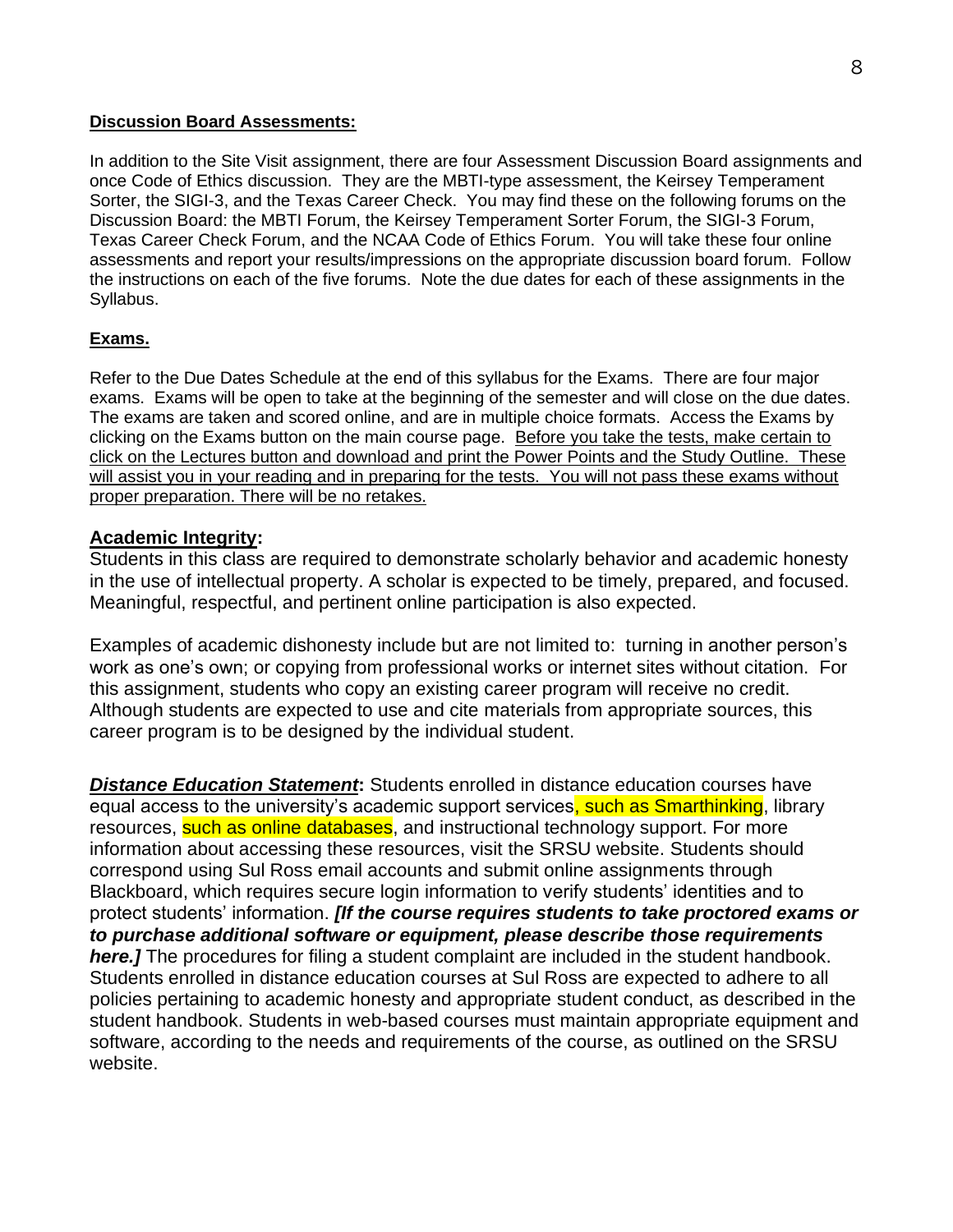# **Technological Assistance:**

Students, refer to the information posted on the main Blackboard login page for information regarding Blackboard Support Staff assistance with technological difficulties. The Help Desk is also available to students 24 hours a day, 7 days a week and may be accessed by phoning 888-691-5071.

# **SRSU Disability Services:**

The University is committed to equal access in compliance with the Americans with Disabilities Act of 1990 (ADA) and Section 504 of the Rehabilitation Act of 1973. The Disability Services Coordinator has the responsibility to ensure students with disabilities the opportunity for full participation in programs, services, and activities.

Students seeking disability services need to contact the Disability Services Coordinator located in the University Center Room 211. The mailing address is P.O. Box C-171, Sul Ross State University, Alpine, TX 79832. Telephone: 432-837-8178; Fax: 432-837-8724.

## **EVALUATION/GRADING POLICY:**

Note: Grades are earned based on the quality of the work completed. **Assignments submitted after due dates will receive no credit.** Grades of **Incomplete (I)** are not given in the Professional Studies Division of Sul Ross State University *except* in the *most extreme* situations.

A grade of "A" will not be given in this course unless the student's writing reflects graduate level quality and the written career program is superior. See the writing rubric at the end of the syllabus.

**FINAL GRADING: A=100-91% B=90-81% C=80-71% F=70-0%**

- 45% **Career Program**
- 15% **Site Visit Report**
- 25% **Exams**
- 15% **Discussion Board: Four Assessments and**

## **The NCDA Code of Ethics**

**Career Program:** Introduction to the Career Program 10 points 10 points Philosophy of Career Counseling 10 points Demographics 10 points Needs Assessment and the set of the set of the 10 points and 10 points Three Components 35 points Budget **5** points Funding 10 points and the set of the set of the set of the set of the set of the set of the set of the set of the set of the set of the set of the set of the set of the set of the set of the set of the set of the set of th Resources/Referrals 10 points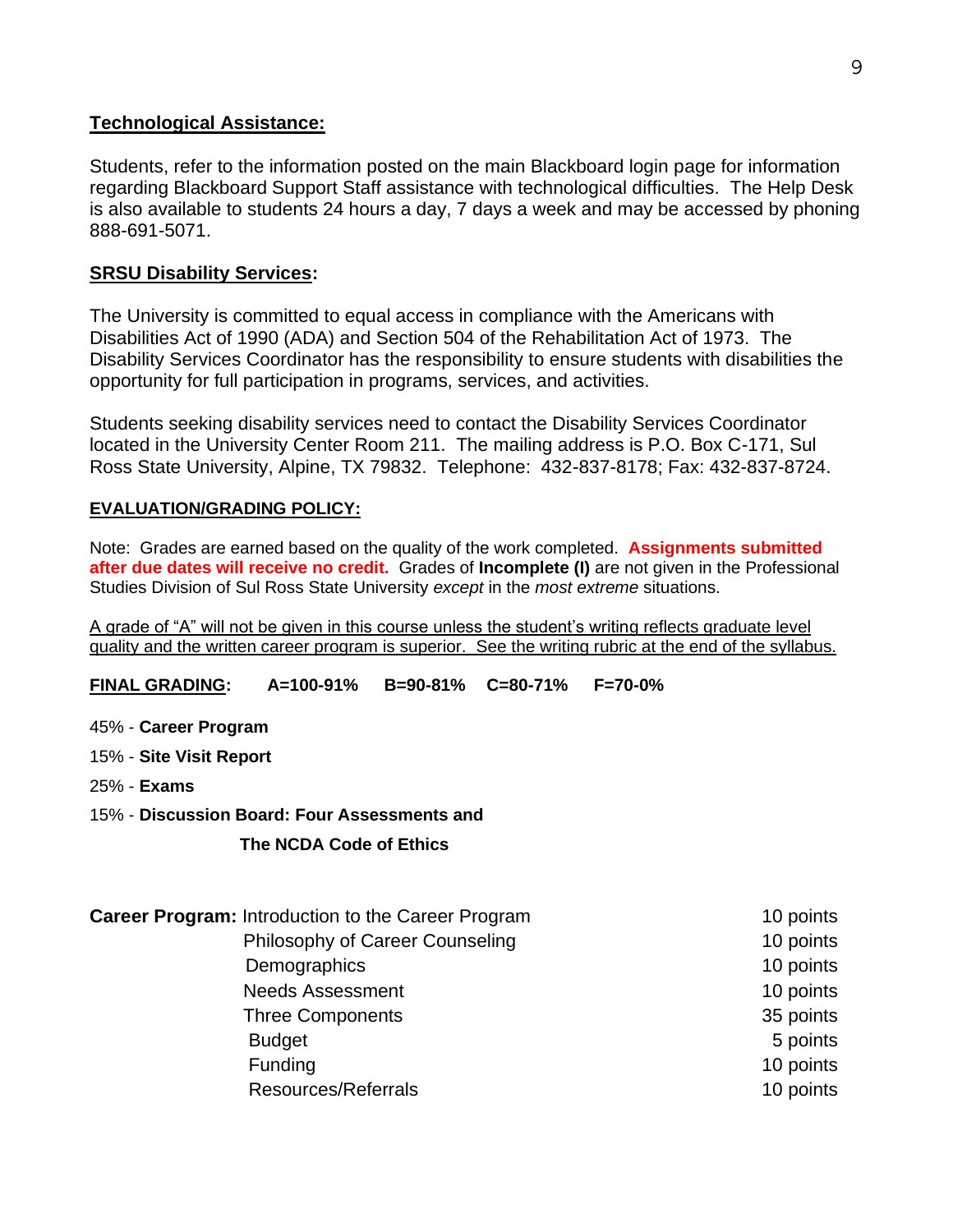**NOTE:** Graduate students must maintain a 3.0 GPA to remain in good standing. Grades of **Incomplete (I)** are not given in the Professional Studies Division of Sul Ross State University *except* in the *most extreme* situations.

A grade of "C" will result in the student retaking the course.

All written assignments including those in discussion board must follow the writing style found in the most current edition of the American Psychological Association Publication Manual (APA Manual). See *American Psychological Association Publication Manual* (6th ed.) <http://www.apastyle.org/stylehelper/>

When you utilize excerpts of materials from existing career programs, from those websites/resources provided you, or from those you find through research, you must cite the source in the body of your paper and include a reference entry at the conclusion of your document.

All Papers should follow APA Style. Papers should have one-inch margins, 12-point type, and double line spacing. A running head (see page 41 of the APA manual for directions and an examples) should be used with each submission saying '*MENTAL HEALTH/AGENCY PROGRAM'*

Number all pages in the upper right-hand side (do not restart with page one with each new assignment, but continue numbering from the previous assignment); edit for English usage, grammar, and style. Papers with multiple errors may not be accepted or will receive a reduction in grade. An emphasis in this course is writing in a manner to demonstrate your professionalism and scholarship.

# **Resources/Required Websites:**

**Students, access the following websites for inclusion in your Career Program.** *I will expect to see a number of these reflected in your objectives/activities, where they are developmentally appropriate for your client population.* **Include correct citations and reference entries for each website included in your Career Program. Human service counselors, some of these sites may not be appropriate for your client population; this is dependent on their developmental stages and life situations. Certain of the sites, like the Texas Workforce Commission sites, and those sites with career cluster information are generally applicable. The final four listings are the links for the online assessments to be accessed via the Discussion Board The MBTI-type Assessment, The Keirsey Temperament Sorter, the SIGI-3, and the Texas Career Check. These were mentioned previously on this syllabus in your Discussion Board Assessments Assignment).**

Whether clients are college-bound or plan to enter the workforce directly after high school, ACT Plan can help all clients.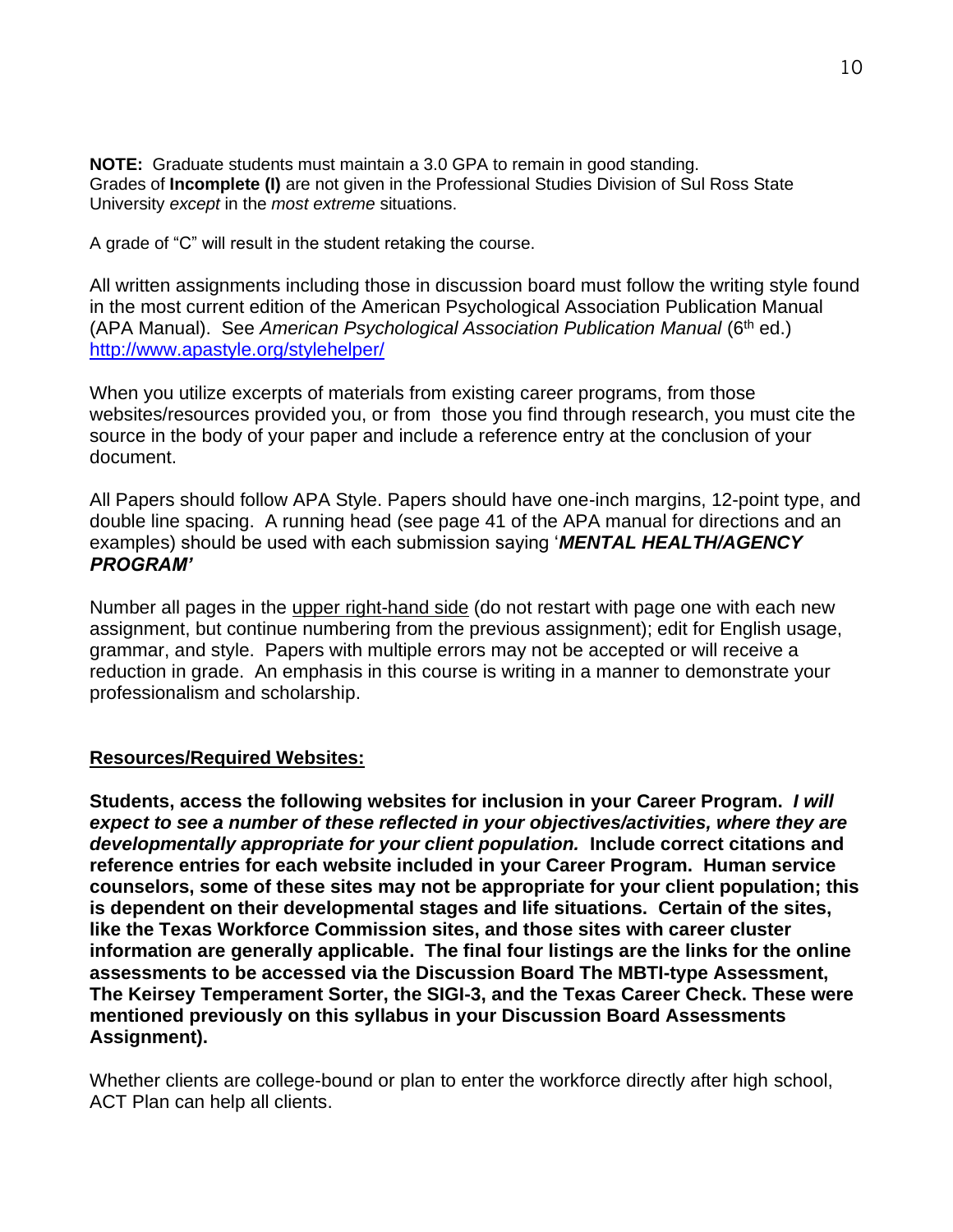[http://www.act.org/content/act/en/products-and-services/workkeys-for-](http://www.act.org/content/act/en/products-and-services/workkeys-for-employers/assessments.html)

[employers/assessments.html](http://www.act.org/content/act/en/products-and-services/workkeys-for-employers/assessments.html) ACT Work Keys and Key Train. KeyTrain is the complete interactive learning tool for career readiness skills. At its foundation is a targeted curriculum written specifically to help people master the applied workplace skills as defined by the WorkKeys<sup>®</sup> system. This core curriculum is complemented by diagnostic tools, soft skills curriculum, and a powerful reporting system to form a robust career readiness learning system. Career Ready 101™ is the ACT comprehensive career training course that helps you design a program based on your resources. It is an integrated approach to exploring careers and their skill requirements, building workplace skills using KeyTrain remediation, and creating life literacy with such skills as financial awareness and job searching. With its flexible online or instructor-led options, Career Ready 101 is a powerful way to set up learners for success in all areas of career readiness.

<http://www.texascaresonline.com/wowmenu.asp> This is Texas CARES, a very helpful career tool offered through the State of Texas, Texas Workforce Commission. It includes selfassessments, career cluster information, occupation information, etc.

<https://twc.texas.gov/students> This is offered through the Texas Workforce Commission. There are links on this site to career programs and resources. Labor Market and Career Information (LMCI) is a department of the Texas Workforce Commission within the External Relations Division. Their mission is to improve the way Texans make career and educational decisions by providing useful and reliable information about careers, educational training options and jobs.

<http://www.actstudent.org/college/>This is the ACT "Why Go to College?" site. It is a very helpful tool to assist with college planning! There are resources there for students and their families.

<http://www.actstudent.org/testprep/> This is the online ACT online Prep tool. This is very helpful for students!

For K-12 from the Bureau of Labor Statistics, Exploring Career Information at <http://www.bls.gov/k12>

<https://web3.ncaa.org/ecwr3/> <http://www.ncaa.org/about/student-athlete-eligibility> for NCAA student eligibility information. You as the counselor will need to help student athletes transition to college.

<https://lincs.ed.gov/professional-development/resource-collections/profile-573> This site includes the World-of-Work Map and the Career Cluster and Areas. Click on both of them, and incorporate them into your programs!

[http://www.act.org/content/act/en/products-and-services/act-profile/education---career](http://www.act.org/content/act/en/products-and-services/act-profile/education---career-planning.html)[planning.html](http://www.act.org/content/act/en/products-and-services/act-profile/education---career-planning.html) This is a good site for students to explore career options. This is offered through the ACT.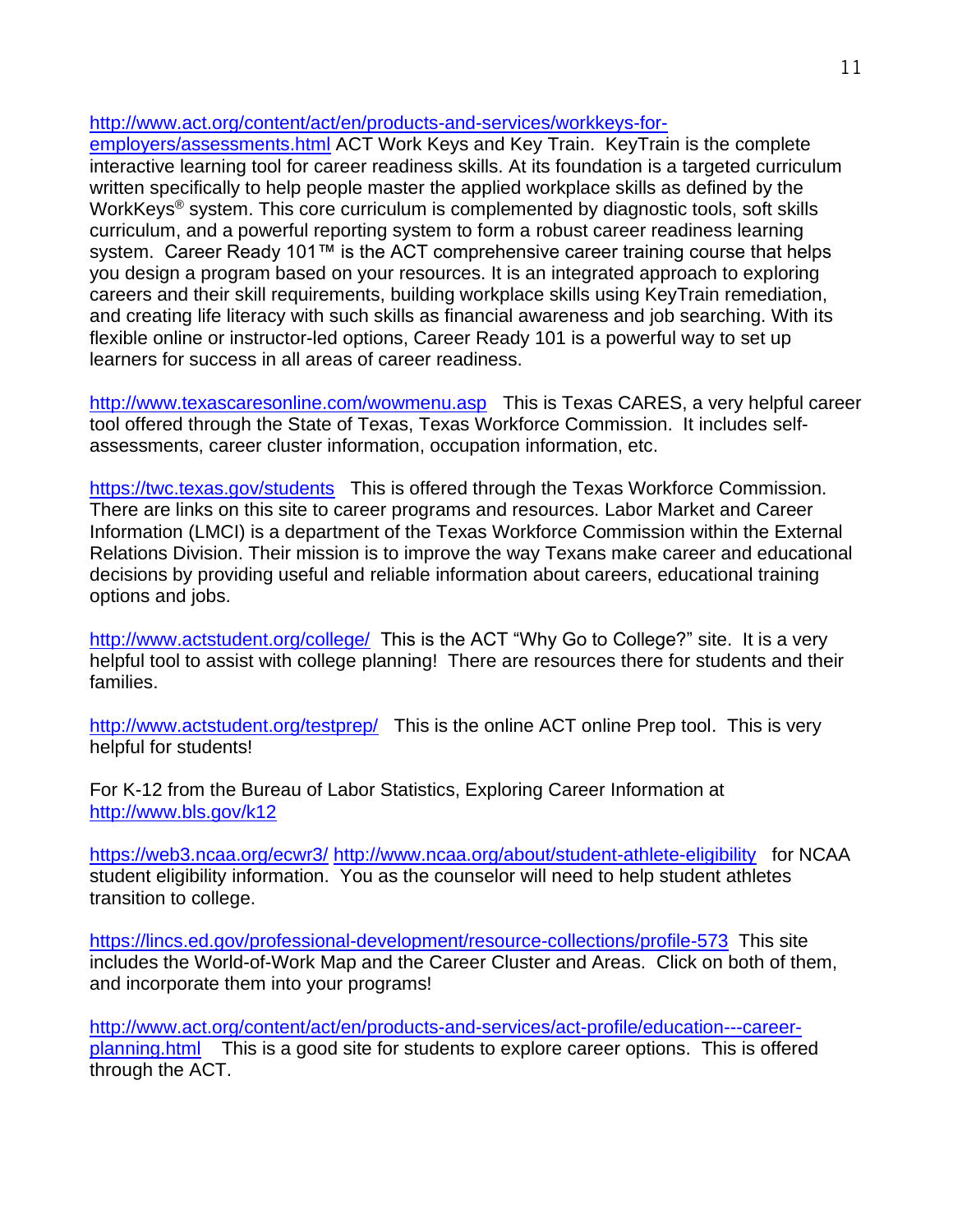<https://www.skillsone.com/Pdfs/smp284104.pdf>This is the strong Interest Inventory Profile and Interpretive Report. Although we will not take the Strong Interest Inventory, it is one of the premier interest inventory tools in the world, and I want you to see how it is structured by viewing this sample report. This is an excellent career tool. You will be expected to know about the Strong Interest Inventory on your counseling standardized tests! This test is based on Holland's codes, and is appropriate for use with high school juniors and seniors, college students, and adults. See page 180 in your textbook.

**http://www.sulross.edu/page/1500/seniors-grad-students-beyond** This will take you to Sul Ross's career links. Examine the job interview guide, the interview questions and tips, etc.

The following sites contain wonderful information for both human service agency counselors and school counselors; they are from the U.S. Department of Labor Employment & Training Administration:

<http://wdr.doleta.gov/SCANS> This site has the SCANS (Secretary's Commission on Achieving Necessary Skills) documents, and details the Five Competencies (Resources, Interpersonal, Information, Systems, and Technology). These are the areas of skill people need to succeed in the world of work. The Three-Part Foundation of Basic Skills, Thinking Skills, and Personal Qualities are also detailed.

<https://www.careeronestop.org/> This U.S. Department of Labor site includes helpful tools for online assessment, career options exploration, youth resources, and dealing with job loss, etc.

<http://www.doleta.gov/usworkforce/> This U.S. Department of Labor site examines such current issues as re-employment.

## **Students, all of you will complete the four following online assessments:**

[http://www.humanmetrics.com/cgi-win/jtypes2.asp](http://www.humanmetrics.com/cgi-win/JTypes2.asp) This is an online text *based on* the MBTI (Myers-Briggs/Jung Typology). Take the test, then click on "Score It" at the bottom of the questions. On the screen will be your four letter "type," for example, ENFJ. Select the "Type" description by J. Butt" and print out your description. You will use this for the Discussion Board MBTI Forum.

<http://www.keirsey.com/>Take the free Sorter (click on the colorful button at the top right of your screen--it reads "Click to Take Sorter,") then select the free Temperament Report. Make sure that you click on the "The Four Temperaments" link on the top right menu bar underneath the "Take the Sorter" logo to read in detail about the four temperaments. What does the sorter suggest about you? Be sure to record your results from the Free Sorter, so that you can respond on the Keirsey Temperament Sorter Discussion Board Forum! Post a thread recording your results from the Free Sorter on this forum and state how those results are connected to career.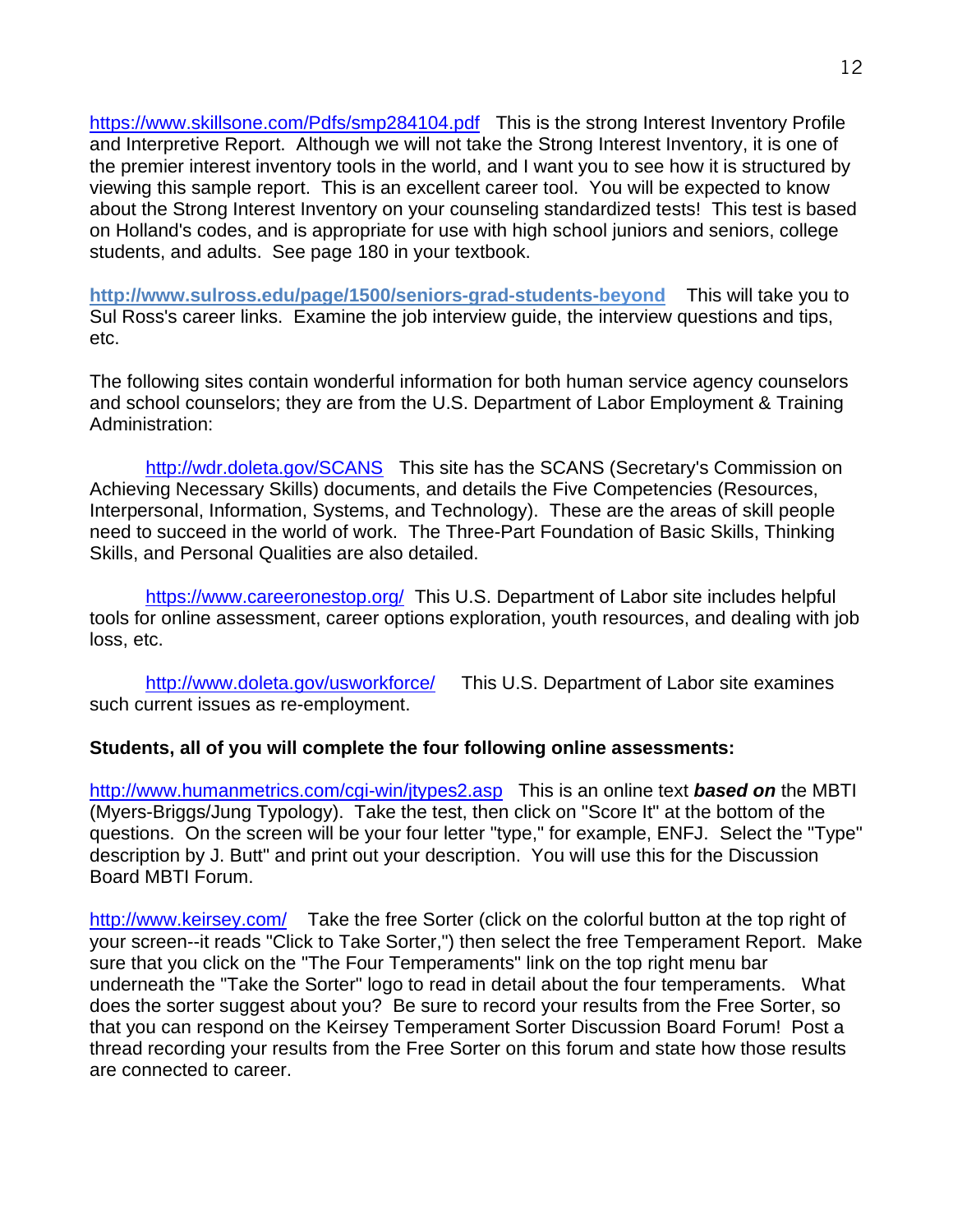<http://www.sigi3.org/login.asp?SQ=1363&SK=5919503210> Type this URL into your browser. This will take you to the Sul Ross career resources page, and in the middle of the listings, you will see **SIGI 3**. You will be taking the SIGI 3 assessment. Click on the SIGI 3. **You will need to register.** Use your sulross email username and ID (the same way your access your Sul Ross email) to login to the SIGI 3. You will see a Welcome Menu and some Tips for using the SIGI. Then select "Continue" at the bottom, then "Use an Assessment Tool." Take the "Values," "Interests," "Personality Type," and "Skills" surveys. This will take some time, so be sure to block out some time to work on this. You will then search the job database using your results. Play some of the Videos for jobs, see the job comparison grids, play with the deciding square, etc. until you feel comfortable with these SIGI resources. You can build a portfolio in SIGI, and re-enter to continue working with these resources. And you might learn something about yourself in regard to career in addition to finding some good resources you might incorporate into your career program!

[http://www.TexasCareerCheck.com](http://www.texascareercheck.com/) . This is a good tool to use with high school aged clients. You will explore occupations or college options. It includes an interest assessment, a high school graduation plan, regional labor market information and hot jobs. You can call 1- 800-822-7526 to order a free counselor packet containing samples of their career development products: tabloids, books, brochures, bookmarks, pocket resume and posters. Or you can visit the LCMI webpage at [www.lmic.state.tx.us.](http://www.lmic.state.tx.us/) After you have taken the assessment, post your results in Discussion Board.

# *DUE DATES for Assignments for Ed 5313 – Spring 2020*

*Read the assigned chapters and complete the assignments/quizzes PRIOR to the deadline. The deadline is midnight Central Standard Time (CST) on the due date. Assignments submitted after the deadline will receive no credit.*

**\*\*\*Additional individual assignments may be given.**

## **APA must be followed for ALL written assignments including Discussion Board Postings**

- *July 1 - Online ED 5313 course officially begins.*
- July 1 Online Participation Policy Agreement posted on Discussion Board must be completed before receiving credit for assignments,
- July 1 Introduce Yourself on the Discussion Board
- July 5- Chapters 1-4 reading due, Power Points, and Study Outline (download from Lectures on Blackboard) examined.
- July 5- **Exam #1** over Chapters 1-4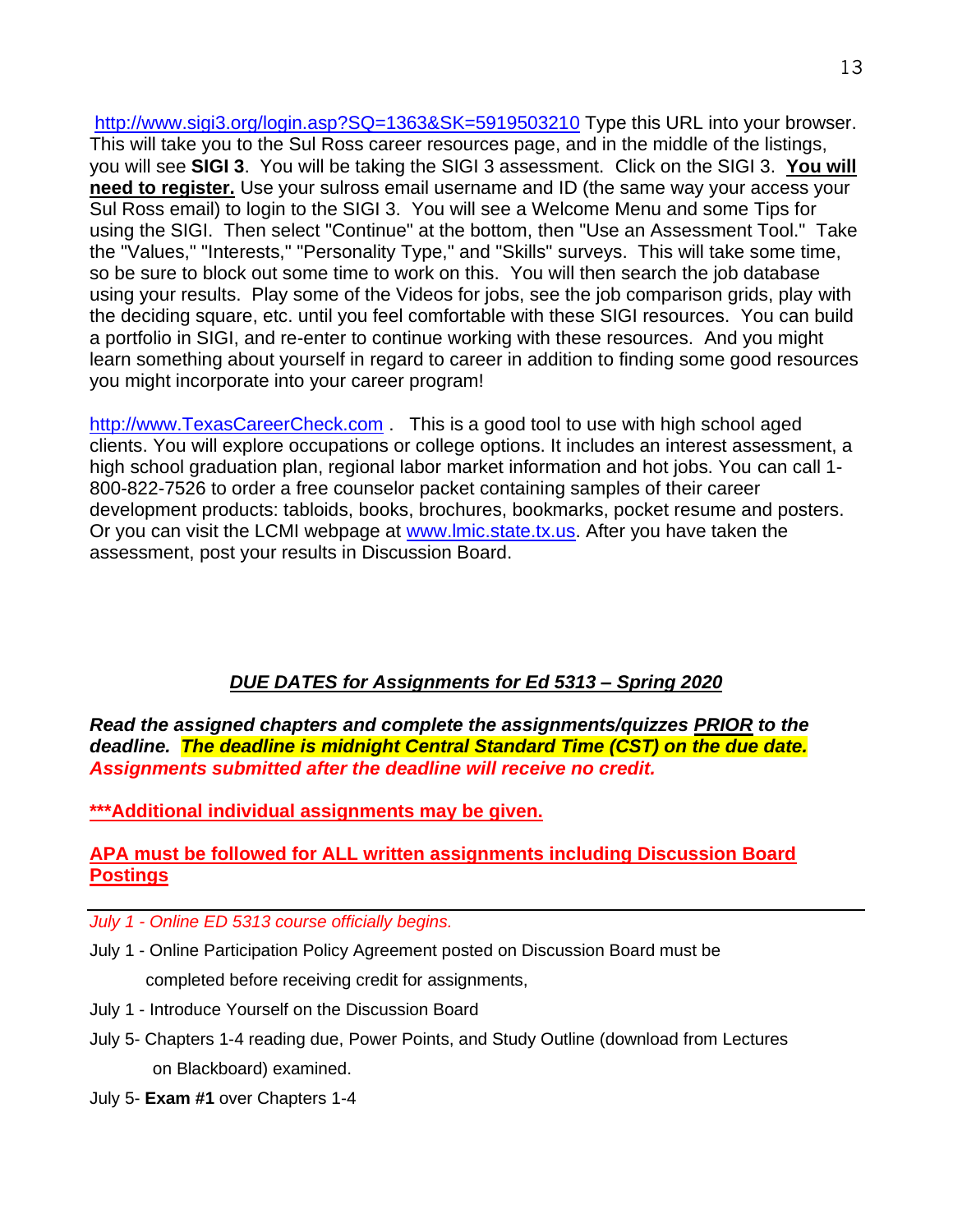- July 6 **MBTI Assessment** results posted on Discussion Board Forum
- July 8 Deadline to email Professor Hayes site visit choice for approval
- July 11 **Introduction to Career Program Due**
- July 14 **Personal Philosophy of Counseling Due**
- July 17 Chapters 5-8 reading due, Power Points, and Study Outlines examined.
- July 17 **Exam #2** over Chapters 5-8
- July 18 **Keirsey Temperament Sorter** results posted on the Discussion Board Forum.
- July 21– **Demographics Due** (use the demographics that you used in Ed 7302 to build from)
- July 22 **SIGI-3** results posted on the Discussion Board Forum.
- July 23 Chapters 9-12 reading due, Power Points, and Study Outlines examined.
- July 23 **Exam #3** over Chapters 9-12
- July 24 **Needs Assessment Due**
- *July 24 - Last day to drop with a 'W'*
- July 25 **Site Visit Report** answers due on Discussion Board.
- July 26 **Texas Career Check** Due

Finish viewing DVD (the supplementary DVD).

- July 28 **Career Three Components Due**
- July 30 Chapters 13-16 reading due, Power Points, and Study Outlines examined.
- July 30 **Exam #4** over Chapters 13-16
- August 1 **Career Budget and Funding Due** (two separate documents)
- August 3 **Code of Ethics Comparison**
- August 7 **Career Resources/Referrals Due**

*August 10 - Grades* 

*Students, you may post your assignments early if you wish; just be sure to post your assignments no later than the deadlines! I recommend that you never wait until the due date in order to submit a quiz on an assignment as technology has a way of causing the most trouble when you need it the most.*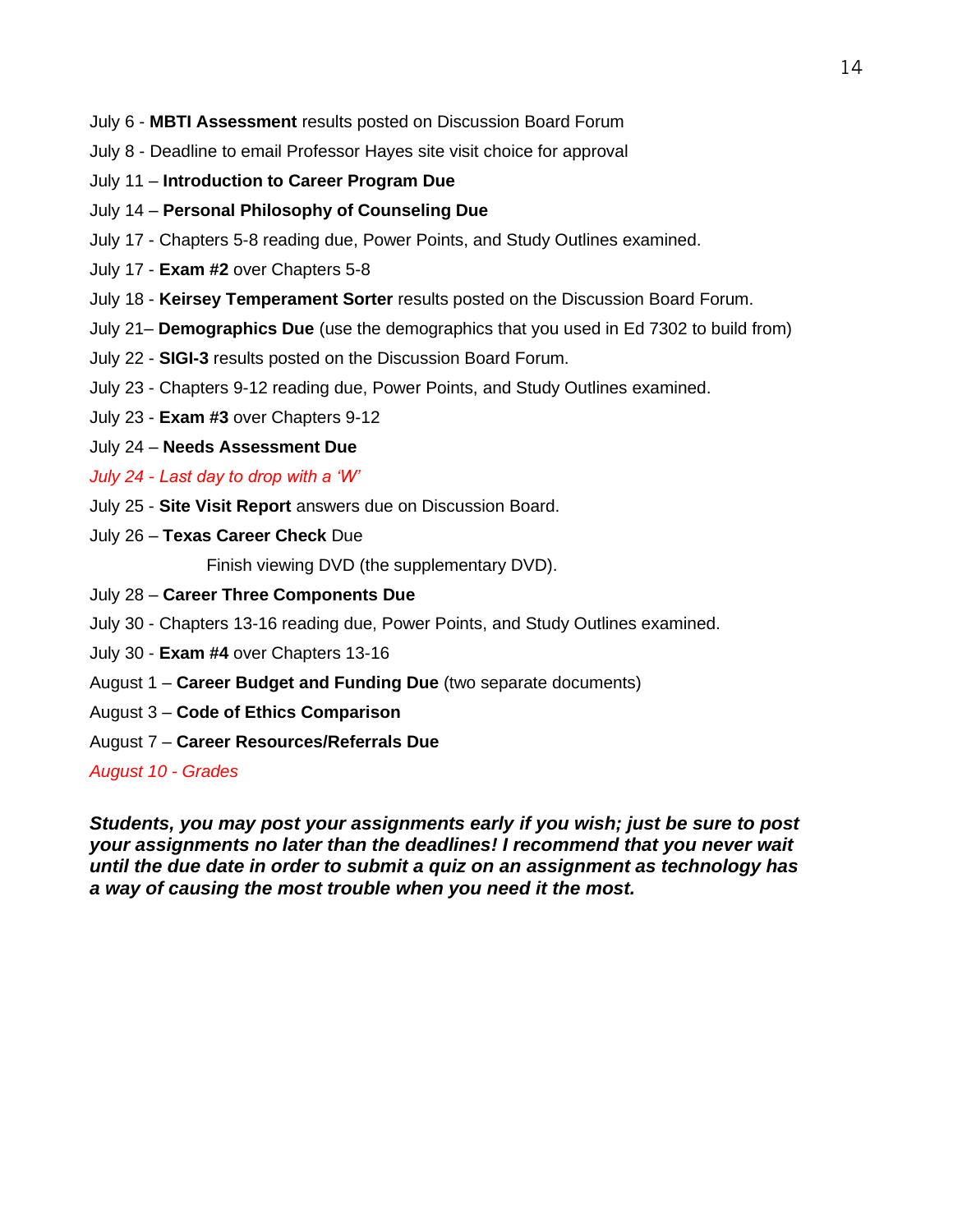**ED 5313 Rubric to Rate Discussion Posts and Papers**

Student Name: \_\_\_\_\_\_\_\_\_\_\_\_\_\_\_\_\_\_\_\_\_\_\_\_\_\_\_\_\_\_\_\_\_\_\_\_\_\_\_\_\_\_\_\_\_\_\_ Date:

 $\overline{\phantom{a}}$  , where  $\overline{\phantom{a}}$ 

Topic:\_\_\_\_\_\_\_\_\_\_\_\_\_\_\_\_\_\_\_\_\_\_\_\_\_\_\_\_\_\_\_\_\_\_\_\_\_\_\_\_\_\_\_\_\_\_\_\_\_\_\_\_\_\_\_\_\_\_\_\_\_\_\_\_\_\_\_\_\_\_\_\_\_\_\_\_

 $\overline{\phantom{a}}$ 

| Sub-skill                                       | <b>Beginning</b>                                                                                                                                              | <b>Basic</b><br>$\overline{2}$                                                                                                                                                           | <b>Proficient</b><br>3                                                                                                                                                                | <b>Advanced</b><br>$\overline{\mathbf{4}}$                                                                                                                                                                     | <b>Exceptional</b><br>5                                                                                                                                                                                    | <b>Scor</b><br>e |
|-------------------------------------------------|---------------------------------------------------------------------------------------------------------------------------------------------------------------|------------------------------------------------------------------------------------------------------------------------------------------------------------------------------------------|---------------------------------------------------------------------------------------------------------------------------------------------------------------------------------------|----------------------------------------------------------------------------------------------------------------------------------------------------------------------------------------------------------------|------------------------------------------------------------------------------------------------------------------------------------------------------------------------------------------------------------|------------------|
| Integration<br>of<br>Knowledge                  | The paper did<br>not<br>incorporate<br>knowledge<br>from the<br>literature or<br>class in<br>relevant and<br>meaningful<br>ways                               | The paper<br>somewhat<br>incorporated<br>knowledge<br>from the<br>literature in<br>relevant and<br>meaningful<br>ways                                                                    | The paper<br>incorporated<br>knowledge<br>from the<br>literature in<br>relevant and<br>meaningful<br>ways                                                                             | The paper<br>effectively<br>incorporated<br>knowledge<br>from the<br>literature in<br>relevant and<br>meaningful<br>ways                                                                                       | The paper<br>very<br>effectively<br>incorporated<br>knowledge<br>from the<br>literature in<br>relevant and<br>meaningful<br>ways                                                                           |                  |
| Organizatio<br>n and<br><b>Presentatio</b><br>n | The paper<br>lacked topic<br>sentences,<br>transitions<br>from one topic<br>to another,<br>relevant<br>connections<br>among topics,<br>and a<br>seamless flow | The paper<br>occasionally<br>included<br>topic<br>sentences,<br>transitions<br>from one<br>topic to<br>another,<br>relevant<br>connections<br>among<br>topics, and a<br>seamless<br>flow | The paper<br>consistently<br>included topic<br>sentences,<br>transitions<br>from one<br>topic to<br>another,<br>relevant<br>connections<br>among<br>topics, and a<br>seamless<br>flow | The paper<br>consistently<br>and<br>effectively<br>employed<br>topic<br>sentences,<br>transitions<br>from one<br>topic to<br>another,<br>relevant<br>connections<br>among<br>topics, and a<br>seamless<br>flow | The paper<br>uniformly and<br>very<br>effectively<br>employed<br>topic<br>sentences,<br>transitions<br>from one topic<br>to another,<br>relevant<br>connections<br>among topics,<br>and a<br>seamless flow |                  |
| <b>Focus</b>                                    | The paper's<br>topic lacked<br>focus and a<br>clear direction                                                                                                 | The paper's<br>topic had<br>occasional<br>focus,<br>direction,<br>and purpose                                                                                                            | The paper's<br>topic had<br>focus and<br>clarity of<br>direction and<br>purpose                                                                                                       | The paper's<br>topic had<br>effective<br>focus and<br>clarity of<br>direction and<br>purpose                                                                                                                   | The paper's<br>topic had very<br>effective focus<br>and clarity of<br>direction and<br>purpose                                                                                                             |                  |
| <b>Level of</b><br>Coverage                     | The paper<br>lacked depth,                                                                                                                                    | The paper<br>occasionally                                                                                                                                                                | The paper<br>included                                                                                                                                                                 | The paper<br>effectively                                                                                                                                                                                       | The paper<br>very                                                                                                                                                                                          |                  |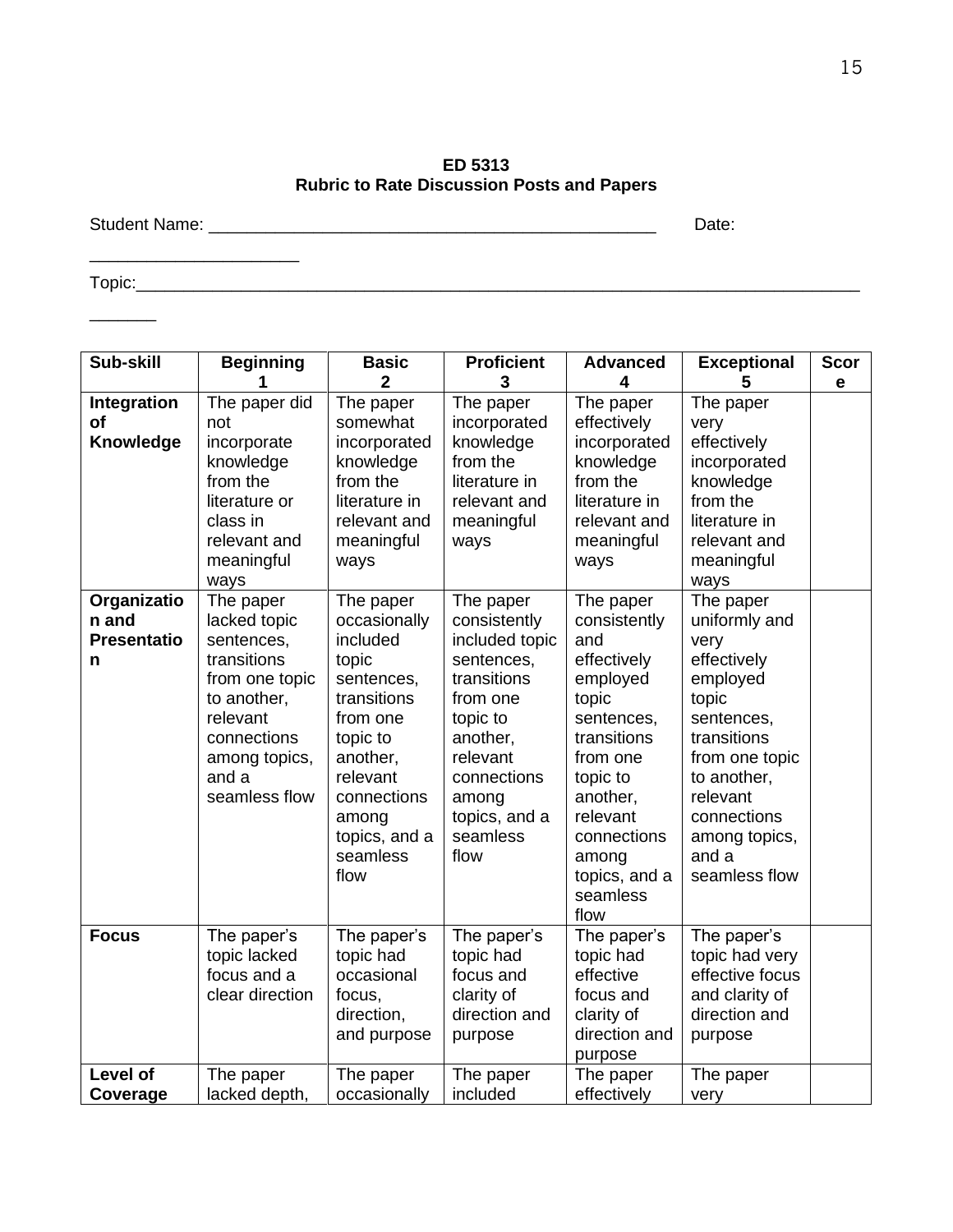| Sub-skill<br>Grammar/<br><b>Spelling</b>   | elaboration,<br>and relevant<br>material<br><b>Beginning</b><br>1<br>The paper<br>contained                                                                                                                    | included<br>depth,<br>elaboration,<br>and relevant<br>material<br><b>Basic</b><br>$\overline{2}$<br>The paper<br>contained                                                                                                      | depth,<br>elaboration,<br>and relevant<br>material<br><b>Proficient</b><br>3<br>The paper<br>contained                                                                                     | included<br>depth,<br>elaboration,<br>and relevant<br>material<br><b>Advanced</b><br>4<br>The paper<br>contained                                                                                             | effectively<br>included<br>depth,<br>elaboration,<br>and relevant<br>material<br><b>Exceptional</b><br>5<br>The paper<br>contained no                                                                      | <b>Scor</b><br>e |
|--------------------------------------------|----------------------------------------------------------------------------------------------------------------------------------------------------------------------------------------------------------------|---------------------------------------------------------------------------------------------------------------------------------------------------------------------------------------------------------------------------------|--------------------------------------------------------------------------------------------------------------------------------------------------------------------------------------------|--------------------------------------------------------------------------------------------------------------------------------------------------------------------------------------------------------------|------------------------------------------------------------------------------------------------------------------------------------------------------------------------------------------------------------|------------------|
|                                            | numerous<br>errors of<br>grammar and<br>spelling                                                                                                                                                               | some errors<br>of grammar<br>and spelling                                                                                                                                                                                       | very few<br>errors of<br>grammar and<br>spelling                                                                                                                                           | only one or<br>two errors of<br>grammar<br>and spelling                                                                                                                                                      | errors of<br>grammar and<br>spelling                                                                                                                                                                       |                  |
| <b>References</b><br>and<br><b>Sources</b> | The paper did<br>not include<br>content from<br>peer reviewed<br>journal articles<br>and/or<br>scholarly<br>books/book<br>chapters and<br>instead cited<br>web site<br>material of<br>questionable<br>veracity | The paper<br>included<br>content from<br>a few peer<br>reviewed<br>journal<br>articles and<br>scholarly<br>books/book<br>chapters and<br>instead<br>included<br>material<br>from web<br>sites of<br>questionable<br>credibility | The paper<br>included<br>content from<br>peer<br>reviewed<br>journal<br>articles and<br>scholarly<br>books/book<br>chapters and<br>only included<br>material from<br>credible web<br>sites | The paper<br>effectively<br>included<br>content from<br>peer<br>reviewed<br>journal<br>articles and<br>scholarly<br>books/book<br>chapters and<br>only<br>included<br>material<br>from credible<br>web sites | The paper<br>very<br>effectively<br>included<br>content from<br>peer reviewed<br>journal articles<br>or scholarly<br>books/book<br>chapters and<br>only included<br>material from<br>credible web<br>sites |                  |
| <b>APA Style</b>                           | The paper did<br>not use APA<br>style                                                                                                                                                                          | The paper<br>was partly<br>based on<br>APA style                                                                                                                                                                                | The paper<br>was mostly<br>based on<br>APA style                                                                                                                                           | The paper<br>was based<br>on APA style<br>with only a<br>few<br>exceptions                                                                                                                                   | The paper<br>was<br>completely<br>and<br>accurately<br>based on APA<br>style                                                                                                                               |                  |
| <b>Total Score</b><br><b>Mean Score</b>    |                                                                                                                                                                                                                |                                                                                                                                                                                                                                 |                                                                                                                                                                                            |                                                                                                                                                                                                              |                                                                                                                                                                                                            |                  |

\_\_\_\_\_\_\_\_\_\_\_\_\_\_\_\_\_\_\_\_\_\_\_\_\_\_\_\_\_\_\_\_\_\_\_\_\_\_\_\_\_\_\_\_\_\_\_\_\_\_\_\_\_\_\_\_\_\_\_\_\_\_\_\_\_\_\_\_\_\_\_\_\_\_\_\_\_\_\_\_\_ \_\_\_\_\_\_\_\_\_\_\_\_\_\_\_\_\_\_\_\_\_\_\_\_\_\_\_\_\_\_\_\_\_\_\_\_\_\_\_\_\_\_\_\_\_\_\_\_\_\_\_\_\_\_\_\_\_\_\_\_\_\_\_\_\_\_\_\_\_\_\_\_\_\_\_\_\_\_\_\_\_

Comments:\_\_\_\_\_\_\_\_\_\_\_\_\_\_\_\_\_\_\_\_\_\_\_\_\_\_\_\_\_\_\_\_\_\_\_\_\_\_\_\_\_\_\_\_\_\_\_\_\_\_\_\_\_\_\_\_\_\_\_\_\_\_\_\_\_\_\_\_\_\_\_\_

 $\frac{1}{2}$  ,  $\frac{1}{2}$  ,  $\frac{1}{2}$  ,  $\frac{1}{2}$  ,  $\frac{1}{2}$  ,  $\frac{1}{2}$  ,  $\frac{1}{2}$  ,  $\frac{1}{2}$  ,  $\frac{1}{2}$  ,  $\frac{1}{2}$  ,  $\frac{1}{2}$  ,  $\frac{1}{2}$  ,  $\frac{1}{2}$  ,  $\frac{1}{2}$  ,  $\frac{1}{2}$  ,  $\frac{1}{2}$  ,  $\frac{1}{2}$  ,  $\frac{1}{2}$  ,  $\frac{1$